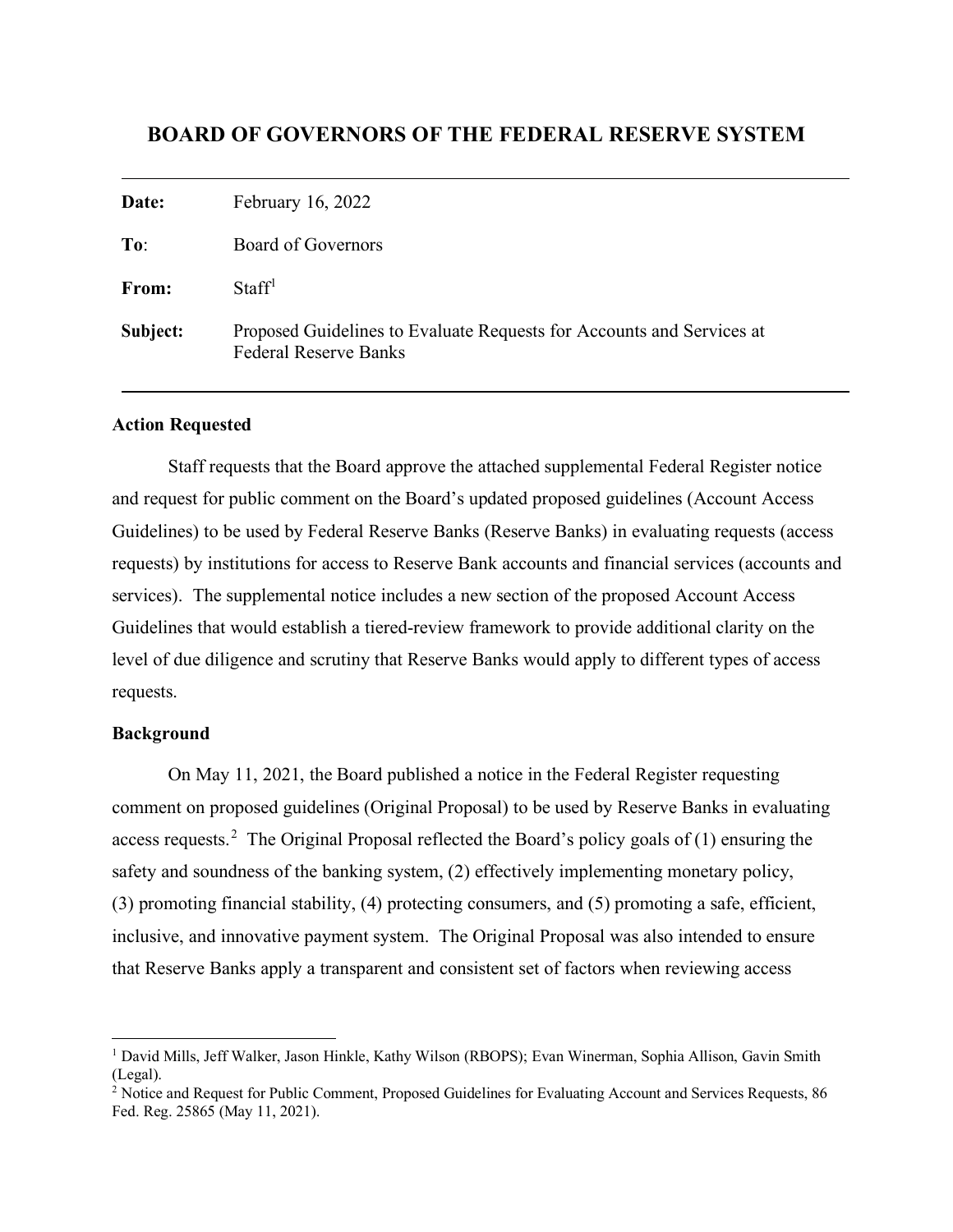requests.

The Original Proposal contained six principles. The first principle specified that access requests will only be considered from institutions that are legally eligible for access to Reserve Bank accounts and services. The remaining five principles addressed specific risks, ranging from narrow risks (such as risk to an individual Reserve Bank) to broader risks (such as risk to the U.S. financial system). For each of these five principles, the Original Proposal set forth factors that Reserve Banks should consider when evaluating an institution's access request against the specific risk targeted by the principle (several factors are pertinent to more than one principle).

### **Discussion**

The Board received 46 individual comment letters and 281 duplicate form letters in response to the Original Proposal. Nearly all the comment letters expressed general support for the proposed Account Access Guidelines, and most letters also made recommendations for revisions to the Guidelines. Commenters represented several types of institutions, including (1) institutions with traditional charters, such as banks and credit unions, and their trade associations; (2) institutions with novel charters, such as cryptocurrency custody banks, and their trade associations; and (3) think tanks and non-profit advocacy groups. The views expressed by the first category of commenters often conflicted with the views expressed by the second category of commenters. The duplicate form letters included recommendations that mirrored those submitted by trade associations for institutions with traditional charters, which opposed greater account access for institutions with novel charters.

The Original Proposal noted that the application of the Guidelines to requests by federally-insured institutions should be fairly straightforward, while requests from non-federally insured institutions may require more extensive due diligence. One frequent recommendation by commenters was for the Board to provide more information on how the proposed Account Access Guidelines would be applied to access requests by non-federally insured institutions.

As explained more fully in the attached Federal Register notice (Updated Proposal), the staff recommends that the Board repropose an updated version of the Account Access Guidelines. Section 1 of the Updated Proposal – which describes the six principles that the Reserve Banks will use in evaluating requests for accounts and services – is substantially the